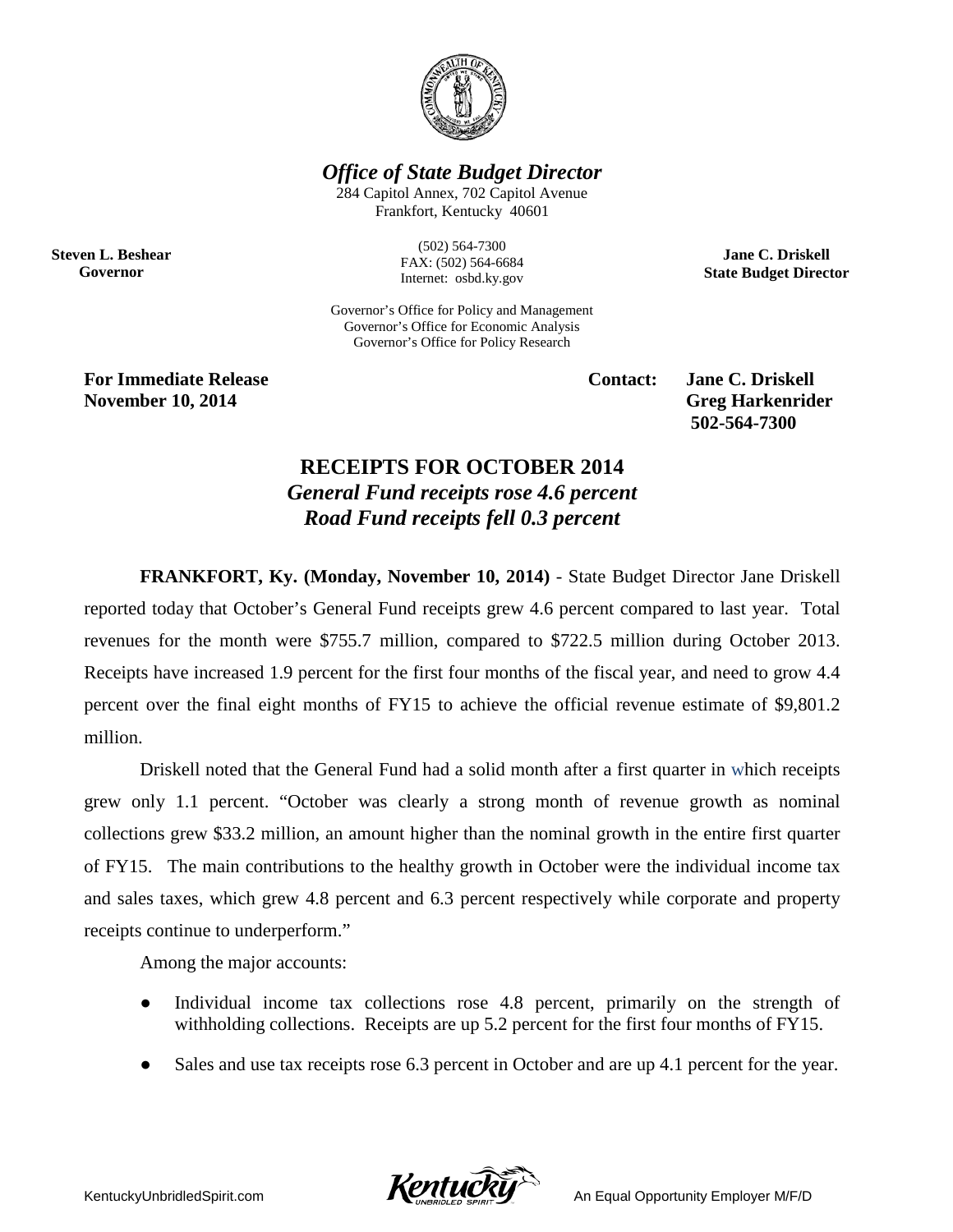- Corporation income tax receipts decreased 0.3 percent in October. Year-to-date receipts have fallen 24.1 percent.
- Property tax collections increased 41.1 percent in October, but are down 5.5 percent year-to-date. Large swings in property tax revenues are typical in the fall months as the bulk of receipts in this category are received between November and January.
- Cigarette tax receipts grew 11.5 percent in October and are up 0.2 percent for the first four months of the fiscal year.
- Coal severance tax receipts decreased 5.8 percent for the month and are down 5.2 percent year-to-date.
- Lottery revenues fell 3.3 percent in October but are up 4.2 percent for the year.

Road Fund receipts for October totaled \$126.7 million, a 0.3 percent decrease from October 2013 levels. Based on year-to-date collections, Road Fund receipts can decline 2.0 percent and still meet the official FY15 estimate of \$1,546.7 million.

Motor vehicle usage tax receipts fell 4.3 percent for the month and have declined 1.4 percent year-to-date. Motor fuels taxes increased 0.8 percent in October and have grown 1.4 percent for the year.

Director Driskell noted that the October Road Fund performance is not unexpected. "Road Fund collections continue to be weak, as we anticipated. Growth in motor fuels tax collections is limited by a decline in demand. Motor vehicle usage tax receipts have been hampered by the impact of recent legislation which provides for a new car trade-in. It is anticipated that the credit will reduce collections by \$34 million in the current fiscal year."

-30-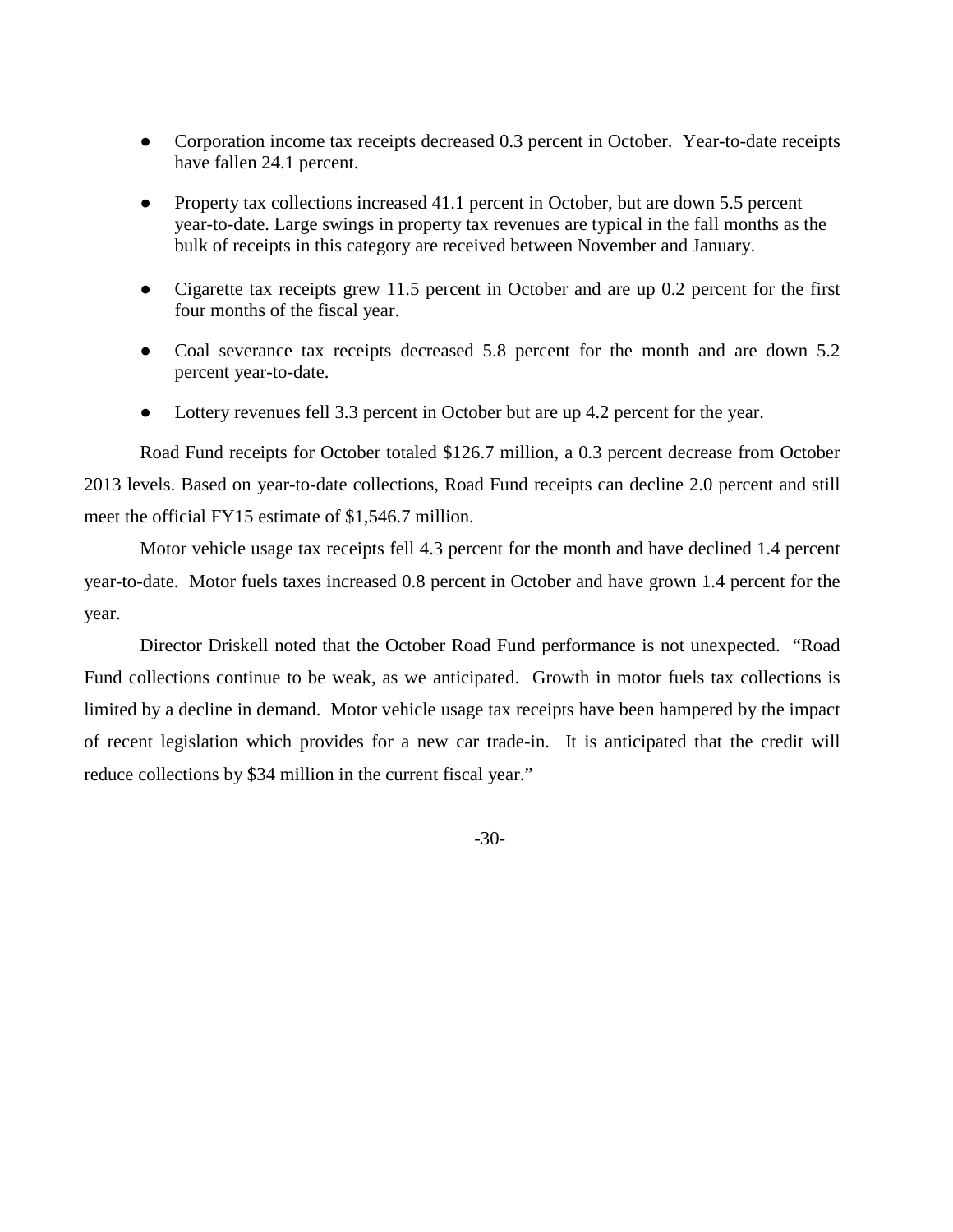## KENTUCKY STATE GOVERNMENT REVENUE 1. GENERAL FUND REVENUE

|                                                         | <b>OCTOBER</b>      |                      |                          | JULY THROUGH OCTOBER |                      |                      |
|---------------------------------------------------------|---------------------|----------------------|--------------------------|----------------------|----------------------|----------------------|
|                                                         | 2014                | 2013                 | % Change                 | FY 2015              | FY 2014              | % Change             |
| <b>TOTAL GENERAL FUND</b>                               | \$755,667,010       | \$722,528,721        | 4.6%                     | \$3,054,109,099      | \$2,996,900,091      | 1.9%                 |
| <b>Tax Receipts</b>                                     | \$727,786,422       | \$688,082,067        | 5.8%                     | \$2,943,152,233      | \$2,887,552,168      | 1.9%                 |
| Sales and Gross Receipts                                | \$330,229,650       | \$310,122,716        | 6.5%                     | \$1,281,995,920      | \$1,236,036,385      | 3.7%                 |
| <b>Beer Consumption</b>                                 | 518,285             | 554,236              | $-6.5%$                  | 2,221,341            | 2,199,876            | 1.0%                 |
| <b>Beer Wholesale</b>                                   | 4,929,509           | 5,221,809            | $-5.6%$                  | 21,120,592           | 20,851,798           | 1.3%                 |
| Cigarette                                               | 21,281,550          | 19,080,291           | 11.5%                    | 78,542,929           | 78,401,477           | 0.2%                 |
| <b>Distilled Spirits Case Sales</b>                     | 10,558              | 9,936                | 6.3%                     | 42,635               | 41,345               | 3.1%                 |
| <b>Distilled Spirits Consumption</b>                    | 998,017             | 953,637              | 4.7%                     | 4,052,616            | 3,971,158            | 2.1%                 |
| <b>Distilled Spirits Wholesale</b>                      | 2,909,866           | 2,642,460            | 10.1%                    | 11,423,438           | 10,742,094           | 6.3%                 |
| Insurance Premium                                       | 10,578,753          | 9,630,555            | 9.8%                     | 44,604,399           | 43,180,163           | 3.3%                 |
| Pari-Mutuel                                             | 251,510             | (310, 965)           | ---                      | 905,244              | 521,248              | 73.7%                |
| Race Track Admission                                    | 8,819               | 7,872                | 12.0%                    | 83,135               | 101,265              | $-17.9%$             |
| Sales and Use                                           | 280,252,547         | 263,732,356          | 6.3%                     | 1,084,791,123        | 1,041,841,477        | 4.1%                 |
| <b>Wine Consumption</b>                                 | 227,003             | 219,134              | 3.6%                     | 937,059              | 997,201              | $-6.0%$              |
| Wine Wholesale                                          | 1,237,895           | 1,142,165            | 8.4%                     | 4,994,943            | 4,628,176            | 7.9%                 |
| <b>Telecommunications Tax</b>                           | 5,174,863           | 5,499,779            | $-5.9%$                  | 20,868,650           | 21,483,072           | $-2.9%$              |
| <b>Other Tobacco Products</b>                           | 1,849,798           | 1,741,656            | 6.2%                     | 7,406,814            | 7,077,179            | 4.7%                 |
| Floor Stock Tax                                         | 678                 | (2, 206)             | ---                      | 1,001                | (1, 144)             | $---$                |
|                                                         |                     |                      |                          |                      |                      |                      |
| License and Privilege                                   | \$34,241,046        | \$37,687,055         | $-9.1%$<br>28.1%         | \$139,308,908        | \$152,467,111        | $-8.6%$              |
| Alc. Bev. License Suspension                            | 46,000              | 35,923               |                          | 173,080              | 122,115              | 41.7%                |
| Coal Severance                                          | 16,655,046          | 17,686,325           | $-5.8%$                  | 65,428,822           | 69,014,936           | $-5.2%$              |
| <b>Corporation License</b>                              | 25,600              | 31,637               | $-19.1%$                 | 110,647              | 289,275              | $-61.8%$<br>$-34.3%$ |
| <b>Corporation Organization</b>                         | 5,151               | 7,969                | $-35.4%$                 | 10,636               | 16,184               |                      |
| <b>Occupational Licenses</b><br>Oil Production          | 16,764              | 10,274               | 63.2%<br>27.0%           | 59,788               | 54,509               | 9.7%<br>1.1%         |
| Race Track License                                      | 1,111,093<br>30,875 | 874,886<br>30,000    | 2.9%                     | 4,374,428<br>125,875 | 4,327,658<br>125,000 | 0.7%                 |
| <b>Bank Franchise Tax</b>                               | 152,281             | 1,029,137            | $-85.2%$                 | (170, 355)           | 2,208,794            |                      |
|                                                         | 51,620              | 57,678               | $-10.5%$                 | 242,070              | 220,403              | 9.8%                 |
| <b>Driver License Fees</b><br><b>Minerals Severance</b> | 1,466,308           |                      | $-15.8%$                 | 5,966,556            | 6,362,442            | $-6.2%$              |
| Natural Gas Severance                                   | 2,516,120           | 1,741,460<br>706,942 | 255.9%                   | 6,341,509            | 5,670,439            | 11.8%                |
| <b>Limited Liability Entity</b>                         | 12, 164, 188        | 15,474,823           | $-21.4%$                 | 56,645,852           | 64,055,355           | $-11.6%$             |
|                                                         |                     |                      |                          |                      |                      |                      |
| Income                                                  | \$331,081,754       | \$316,319,610        | 4.7%                     | \$1,424,436,629      | \$1,398,291,676      | 1.9%                 |
| Corporation                                             | 10,233,854          | 10,267,485           | $-0.3%$                  | 122,239,449          | 160,975,841          | -24.1%               |
| Individual                                              | 320,847,900         | 306,052,125          | 4.8%                     | 1,302,197,181        | 1,237,315,835        | 5.2%                 |
| Property                                                | \$24,479,971        | \$17,351,383         | 41.1%                    | \$69,119,425         | \$73,164,801         | $-5.5%$              |
| <b>Building &amp; Loan Association</b>                  | 0                   | 0                    |                          | (498, 150)           | 5,753                |                      |
| General - Real                                          | 1,978,215           | 5,329,233            | $-62.9%$                 | 1,318,764            | 5,357,839            | -75.4%               |
| General - Tangible                                      | 19,707,885          | 9,692,370            | 103.3%                   | 46,181,028           | 38,567,211           | 19.7%                |
| Omitted & Delinguent                                    | (3,610,616)         | (2,031,272)          | $\hspace{0.05cm} \ldots$ | 677,059              | 5,311,855            | $-87.3%$             |
| <b>Public Service</b>                                   | 5,960,600           | 4,022,324            | 48.2%                    | 20,916,590           | 18,958,466           | 10.3%                |
| Other                                                   | 443,887             | 338,729              | 31.0%                    | 524,134              | 4,963,677            | $-89.4%$             |
| Inheritance                                             | \$4,260,915         | \$3,704,588          | 15.0%                    | \$19,221,544         | \$17,339,267         | 10.9%                |
|                                                         |                     |                      |                          |                      |                      |                      |
| Miscellaneous                                           | \$3,493,086         | \$2,896,715          | 20.6%                    | \$9,069,807          | \$10,252,927         | $-11.5%$             |
| <b>Legal Process</b>                                    | 1,487,796           | 1,482,108            | 0.4%                     | 5,103,046            | 5,415,779            | $-5.8\%$             |
| T. V. A. In Lieu Payments                               | 2,005,290           | 1,414,607            | 41.8%                    | 3,962,857            | 4,837,148            | $-18.1%$             |
| Other                                                   | 0                   | 0                    | $\hspace{0.05cm} \ldots$ | 3,904                | 0                    |                      |
| <b>Nontax Receipts</b>                                  | \$27,169,238        | \$34,322,836         | $-20.8%$                 | \$109,737,698        | \$108,719,704        | 0.9%                 |
| <b>Departmental Fees</b>                                | 961,332             | 1,135,991            | -15.4%                   | 4,317,284            | 4,788,219            | $-9.8\%$             |
| <b>PSC Assessment Fee</b>                               | 360                 | 118,056              | $-99.7%$                 | 14,671,553           | 14,367,772           | 2.1%                 |
| Fines & Forfeitures                                     | 1,916,334           | 2,087,602            | $-8.2%$                  | 7,619,526            | 8,297,586            | $-8.2\%$             |
| Income on Investments                                   | (63, 680)           | (63, 692)            | $\hspace{0.05cm} \ldots$ | (219, 189)           | (219, 693)           |                      |
| Lottery                                                 | 18,500,000          | 19,139,743           | $-3.3%$                  | 70,500,000           | 67,639,743           | 4.2%                 |
| Sale of NO <sub>x</sub> Credits                         | 12,000              | 0                    | ---                      | 27,594               | 39,000               | $-29.2%$             |
| Miscellaneous                                           | 5,842,892           | 11,905,136           | $-50.9%$                 | 12,820,930           | 13,807,078           | $-7.1%$              |
| Redeposit of State Funds                                | \$711,349           | \$123,818            | 474.5%                   | \$1,219,168          | \$628,219            | 94.1%                |
|                                                         |                     |                      |                          |                      |                      |                      |